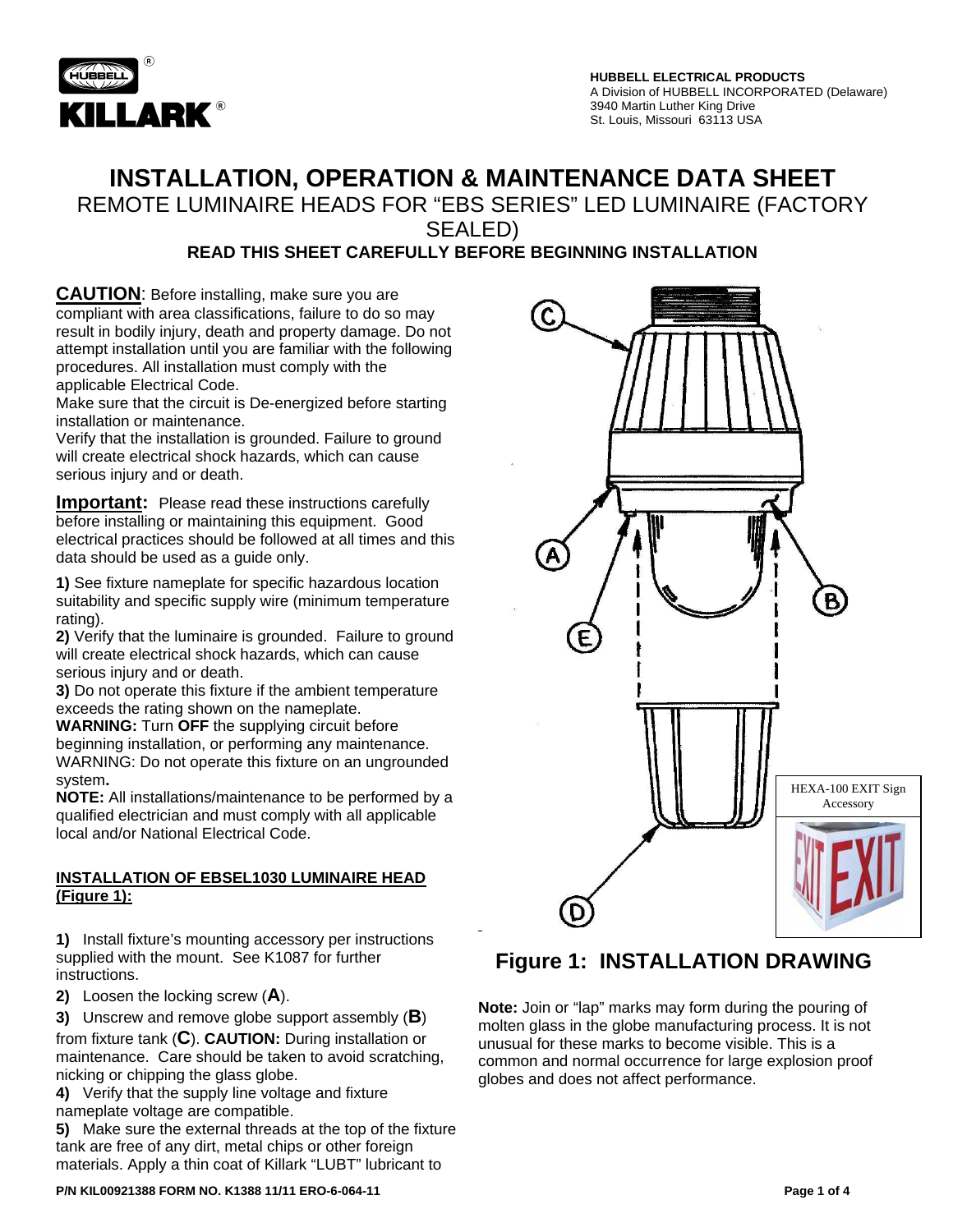the threads. **NOTE:** Take extreme care not to cross-thread the fixture when installing into mounting accessory. Install fixture by threading into the mounting accessory; the electrical contacts will automatically engage. Be sure the fixture is tight.

**6)** Tighten the set screw on the side of the mounting accessory.

**7)** Make sure the globe support threads are clean. To prevent galling of threads, apply a thin coating of Killark "LUBT" lubricant to the male threads. Thread the globe support assembly into the fixture tank and turn until there is no gap between the flanges (the 0-ring gasket is in full contact on Marine fixtures).

**9)** Tighten the locking screw (**A**).

**10)** To install optional guard (**D**) (EMG 2) or HEXA-100 EXIT Sign accessory , loosen the **(4)** screws (**E**), and slip over the screws & rotate it to the locked position. Tighten the screws firmly.

#### **INSTALLATION OF EBSHK1030-RFSC / EBSHK1030-RFSL LUMINAIRE HEAD (Figure 2):**

- **1)** The EBSHK1030-RFSC / EBSHK1030-RFSL assembly consists of the following components:
	- **A**) GEBC-2 (RFSC) **OR**
		- GEBL-2 (RFSL)
	- **B**) EBS-AHFS EBS Attached Head Fitting Set
	- **C**) EBSHK1030 LED Luminaire Head

**2)** Mount the GEBC-2 (or GEBL-2) conduit box using the box's integral mounting lugs. Fasten the conduit box to The recommended mounting position is with its back wall attached to a vertical surface.

**3)** Connect supply wire through either conduit or applicable cable, utilizing cable glands or cable sealing fittings as required by Section 501.15 of the National Electric Code, plus any other applicable codes, into one side of the GEBC-2 (or GEBL-2) conduit box. Connect wires using approved wirenuts.

**4)** Install **Factory Sealed Potted Nipple** into other conduit entry and tighten with a strap wrench (or appropriate alternative).

**5)** Assemble the conduit union and right-angle union onto the EBSHK1030 luminaire head and onto the sealing nipple on the conduit box. Assemble the conduit union and the right-angle conduit union together.

**6)** To adjust angle of EBSHK1030 head:

#### -In Horizontal Direction

Loosen Nut "A" with a strap wrench (or appropriate alternative). Adjust luminaire head to desired alignment, and re-tighten to 45 ft-lbs. torque. See **Figure 3** for more details. **Note**: Killark "LUBT" lubricant must be applied to all straight threads on unions in order to maintain NEMA 4X rating.

#### -In Vertical Direction

Loosen Nut "B" with a strap wrench (or appropriate alternative). Adjust luminaire head to desired rotational position, and re-tighten to 45 ft-lbs. torque. See **Figure 3** for more details. **Note**: Killark "LUBT"



A Class I, Division 1 sealing fitting is required to be installed within 18 inches of either LED luminaire head (if located remotely). See **Figure 4** for more information.



## Figure 2: EBSHK1030-RFSC Head



# **Figure 3: Adjustment of Unions** on EBSHK1030 Head

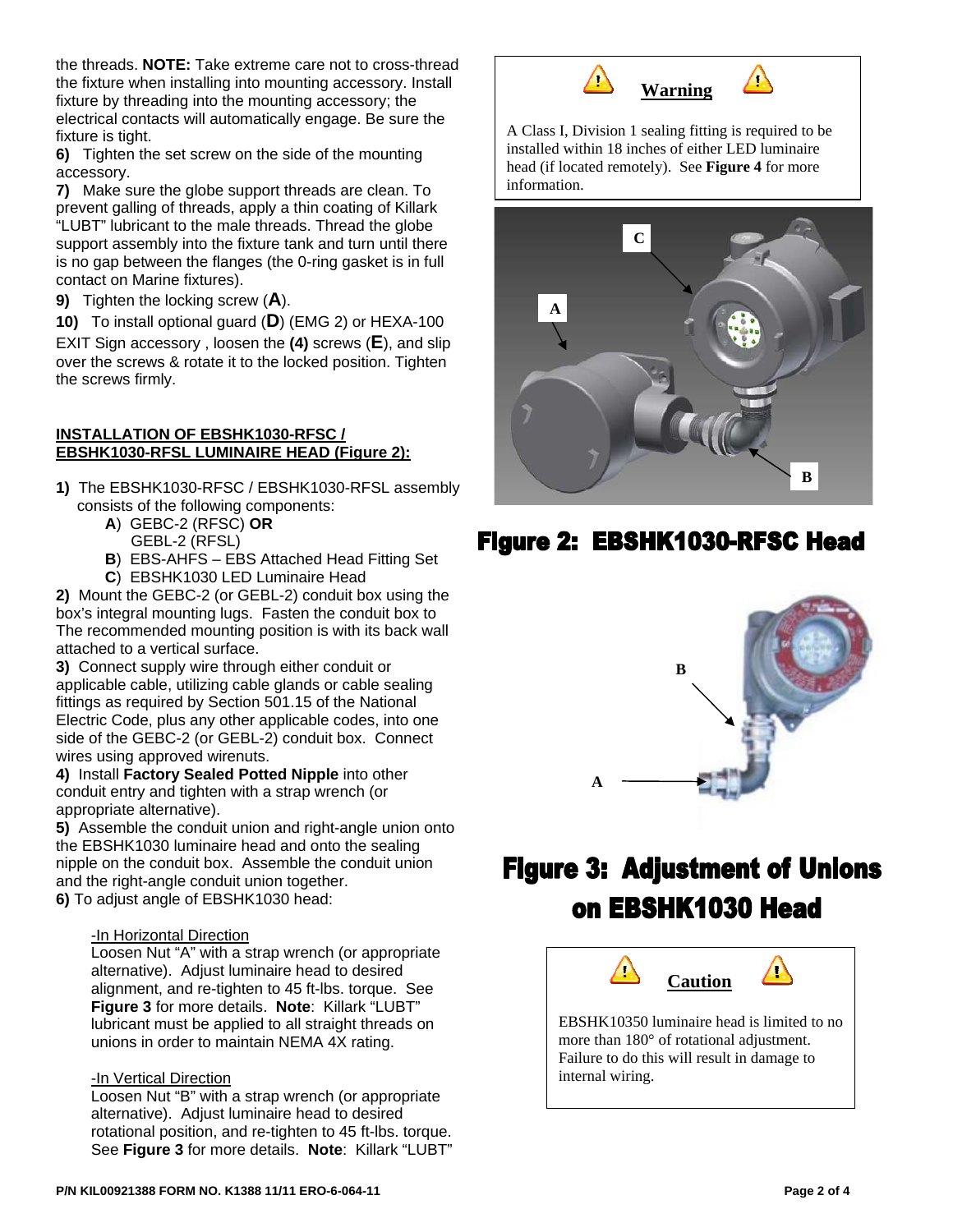lubricant must be applied to all straight threads on unions in order to maintain NEMA 4X rating.

#### **Connection of Conduit / Cable at Main Battery Unit:**

**1)** Remove (1) conduit plug (CUP-2) from the side of the main battery unit that will have a remote luminaire head fed from it.

**2)** Connect supply wire through either conduit or applicable cable, utilizing sealing fittings or cable sealing glands as required by Section 501.15 of the National Electric Code, plus any other applicable codes, from remote heads into the side of the Main Battery Unit.

**3)** A Class I, Division 1 sealing fitting, appropriate for the area of use, is required to be installed within 18 inches of the main battery unit.